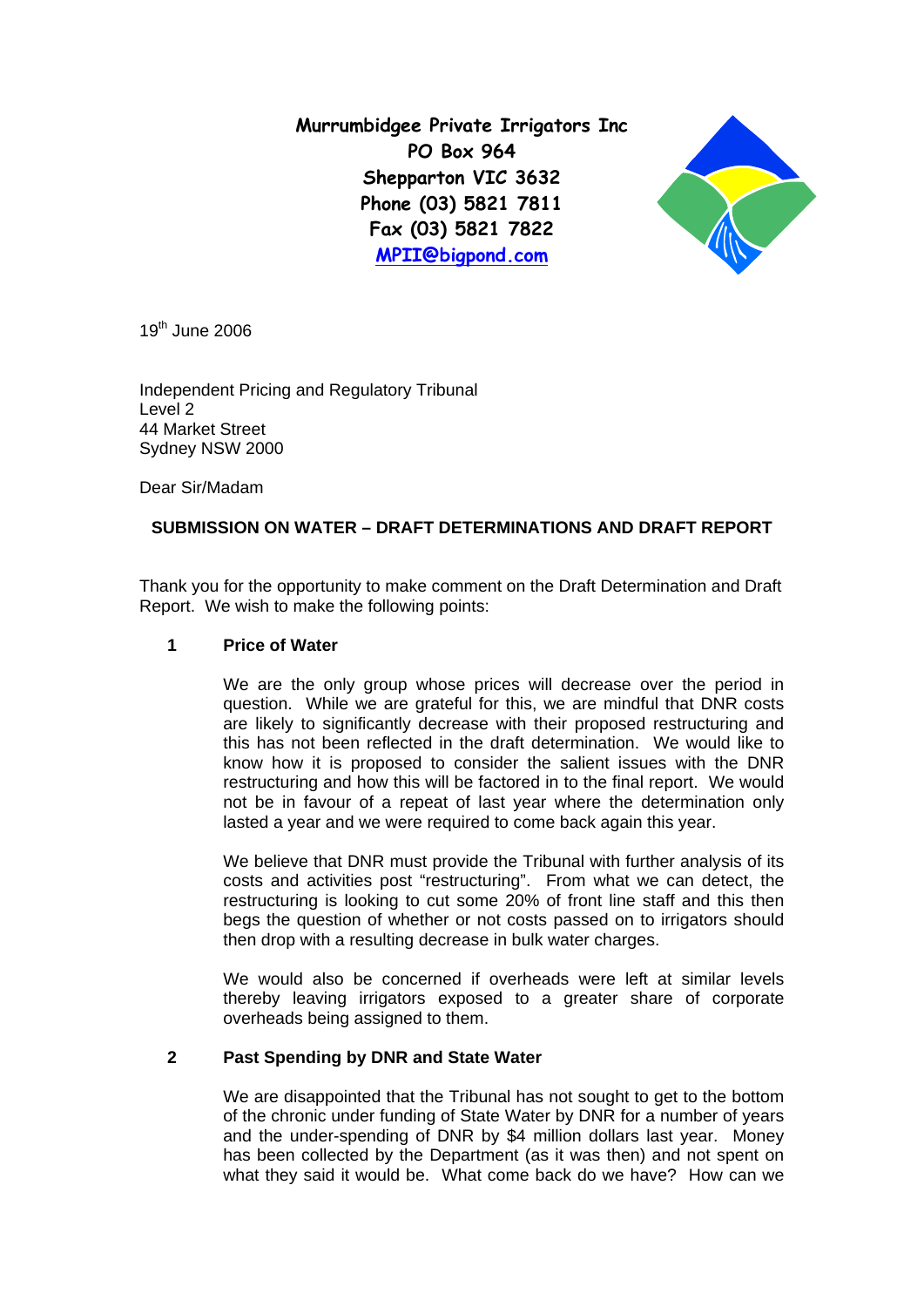be assured that this will not happen again? If it does what remedies are in place for the Tribunal to investigate and stop this practice?

The Tribunal must put in place mechanisms to sanction this type of behavior. Money not spent on activities specified should be returned to irrigators and should not go into Treasury coffers. It is incumbent on State Water and DNR to have robust activity costing as part of their financial management so that we are able to see transparently the costs of undertaking certain activities.

## **3 Yanco Creek System Levy**

The Yanco Creek and Tributaries Advisory Council is a participating group of the Murrumbidgee Private Irrigators. We wish to thank the Tribunal for allowing the levy of \$0.90 per megalitre to be put on Yanco Creek System Irrigators for implementation of their natural resource management plan. We also believe it is step forward to enable other groups to have a levy put on for works if they are in agreement to do so.

## **4 Financial Reporting by State Water and DNR**

How is it that the Tribunal can set prices for State Water and DNR when neither have furnished sets of accounts for the last two years? This is truly a catastrophic failure of corporate governance at its very worse. We the industry who are expected to pay full cost recovery and rates of return to Treasury deserve better than this. The process as it stands places the Tribunal in a poor light because they are having to make decisions on information of dubious quality. If my members ran their businesses like the State does they would have been locked up long ago by the Tax Office.

## **5 Overall Comments**

We believe that for most irrigators in the state, the determination is an impost on regional Australia dressed up in the guise of the National Water Initiative and COAG. Many of the activities undertaken by DNR and State Water and charged to irrigators are fundamental and core government activities. A dangerous precedent is set when we charge one group for these activities and not other groups such as tourist operators, anglers and the like. Irrigator businesses are charged these costs because the government has a ready mechanism via water bills with which to extract these costs.

We have reservations about the lack of valley specific costing information provided by either State Water or DNR. Valley by valley costing information will provide a more transparent view of where expenditure is occurring and what the level of service is. We note that the Murrumbidgee Valley cost recovery will be 127% for the next year and this again is outrageous. This in effect means that Murrumbidgee Valley irrigators are subsidizing other state irrigators.